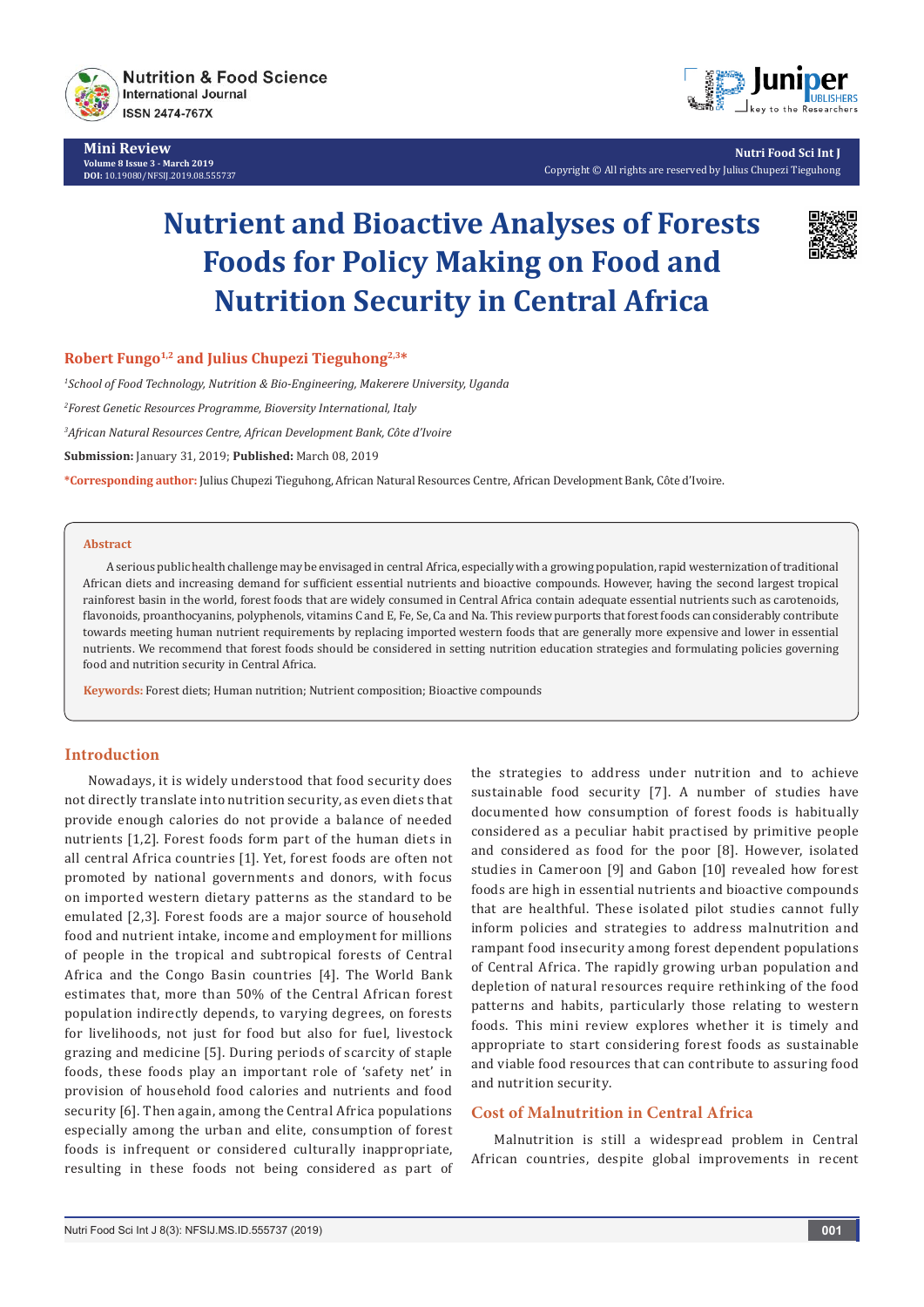decades [11]. To achieve sustainable development for all, across the entire life-span, nutrition and health have been positioned as fundamental pillars of the sustainable development goals (SDGs), especially the second goal on ending hunger, achieving food security and improving nutrition and promoting sustainable agriculture by the year 2030 [12]. The United Nations Standing Committee on Nutrition report [11] and the global nutrition report [12] revealed that Central Africa countries, have unacceptably high prevalence of stunting, underweight and wasting. Available data reveals that among the Central African countries, Cameroon has the highest stunting, underweight and wasting prevalence among children aged below five years, followed by Congo Republic, Gabon and no data is reported for Democratic Republic of Congo [13-16]. In Cameroon, stunting prevalence among the under-fives is at 32.5% and underweight at 14.6%, with both stunting and underweight not improved compared to previous survey data of 32% for stunting and 18% for underweight [13]. Furthermore, the least stunting in Gabon is about 5 times and underweight in Gabon is 2 times, the levels expected in a normal healthy population as categorized by WHO making malnutrition a public health problem in Central African countries [12]. Malnutrition undermines the ability to fight diseases and infections. In Cameroon, infant mortality rates (IMR) and childhood mortality rates (CMR) are high, estimated at 62 and 122 deaths, respectively per 1,000 live births [12]. It has been estimated that 35-50% of under-five mortality in Central Africa are attributable to malnutrition [12]. Mortality rates of infants and children aged less than five years have not changed much in the past 20 years in Cameroon, Gabon, and Congo Republic [17]. It is estimated that if measures are not taken to reduce malnutrition, a 10% loss of lifetime earnings of an individual and 3% reduction in gross domestic product (GDP) are incurred in developing countries [5].

## **Nutrient and Bioactive content of Forest Foods and their role in Health and Nutrition**

Pilot studies in Cameroon [2,9,18-20], DR Congo [21] and Gabon [10,22] indicate that forest foods have potential to contribute to calorie and essential macro and micronutrients requirements of the local communities. This has led to an assumption that health disorders related to inadequate intake of nutrients could be addressed through food-based approaches including forest foods and diversified agricultural systems, particularly by consumption of micronutrient and bioactive compounds rich varieties [23]. There is, however, limited information about the composition and the bioactive attributes of many forest foods. Nutrient analysis data of Central African forest plant foods for nutrient and bioactive compounds are limited to nutrient composition data of three forest fruits in Southern and Eastern Cameroon [9], nutrient composition and bioactive composition of five forest fruits consumed in Gabonese concessionaires of CEB and FIPPCAM in Eastern

Gabon [10] forest sourced spices in northern part of Cameroon [19] and phytochemical constituents of five selected medicinal plants in Cameroon [20]. For example, in Gabon, Fungo et al., [10] recently reported that edible pulps of Panda oleosa Pierre, Gambeya lacourtiana (De Wild.) Aubrév. & Pellegr and Poga oleosa Pierre contained substantial amounts of bioactive compounds; flavonoids (13.5-22.8mg/100g), proanthocyanins (2.4-7.6mg/100g), polyphenols (49.6-77.3mg/100 g) and vitamin C (6.7-97.7mg/100g). While in Cameroon Fungo et al., [9] also reported how the pulps of Baillonella toxisperma, Pentaclethra macrophylla and Trichoscypha abut were nutritionally rich. The pulp of P. macrophylla, were rich in total fat (38.71%) in protein (15.82%) and total fiber (17.10%) and some bioactive compounds; vitamin E (19.4mg/100g) and proanthocyanins (65.0mg/100g). Forest fruits of T. abut in Cameroon were found to be an excellent source of bioactive compounds; flavonoids (306mg/100g), polyphenols (947mg/100g), proanthocyanins (61.2mg/100g) and vitamin C (80.05 mg/100 g). Worth noting, nutrient composition data for the different wild animals consumed in central Africa are not available. However, these are scattered and isolated studies of a few selected forest foods. Conducting detailed studies on the nutritional value and bioactive compounds of forest foods consumed in Central Africa, is important because of the potential to provide data, which could be used by nutrition practitioners and policy makers to advocate for consumption and preservation of nutritionally beneficial forest foods. Paucity of scientific data has slowed down policy makers efforts to design appropriate approaches with respect to sustainable preservation of forests while addressing nutrition, health and food insecurity among forest communities.

### **Conclusion**

This review tackles a fundamental aspect of the nutrition of forest-dependent communities in central Africa, where a diversity of indigenous edible forest foods abounds. This is particularly important in light of the high levels of poverty and malnutrition among these vulnerable populations, particularly during periods of critical food shortages. Forest foods can contribute significantly to household food and nutrition security and to the diversification of food systems, but only if local management systems and national policies ensure their sustainable extraction and use. While the few available analyzed forest foods can make considerable contributions towards meeting daily nutrient recommended intakes of vulnerable populations, thus, reducing malnutrition and food insecurity in Central Africa, there is urgent need for decision makers and development partners to ensure the evaluation of a wider range of local forest foods for their nutrient contents. There is need to adapt key nutrition interventions and programs and advocacy advices for communities on nutrition and health with links to available forest-based diets. Also, governments should consider promoting the local and available biodiverse